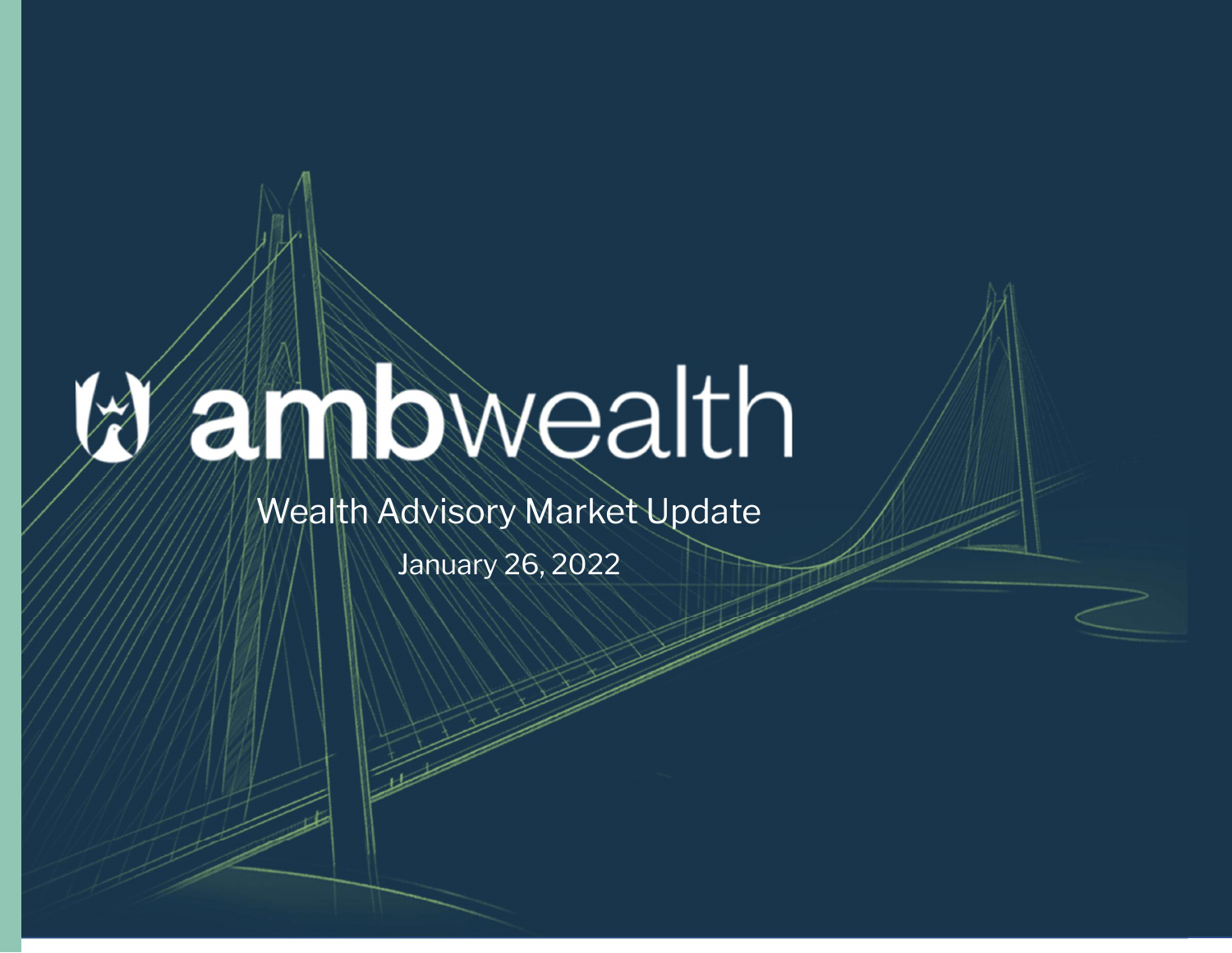## **(t) amb**wealth

## Market Update

As we reach the end of January 2022, market volatility continues to be front and center in the news, as we saw on Monday with the whipsaw in the market, followed by the Tuesday selloff. This is a continuation of the volatility over the last few weeks with the new economy stocks taking the hardest hits. As we stated in our last newsletter, this comes as no surprise to us, and we feel it is important to restate: "In our opinion, the valuations of the new economy stocks, in a lot of ways, parallels the dot-com bubble, mirroring the absurd multiples off of expected cash flows 10-plus years from now. These companies benefited greatly from a slow growth, low interest rate and deflationary environment where market participants were willing to pay anything for a company with growth. This led to one of the largest drawdowns in history of value vs. growth companies. We also believe that last year may turn out to have been the blow-off top in these growth companies that we have been waiting for." Even so, we expected a bounce back rally from oversold levels and we saw that on both Monday and Tuesday of this week.

Of course, much of this volatility can be attributed to the Federal Reserve's positioning. For example, the market is currently pricing in four rate hikes this year along with the tapering of asset purchases. With this hawkish stance, market participants are trying to reposition themselves for a world without unlimited liquidity injections from the Federal Reserve. The Fed also sounds more hawkish in their recent speeches as inflation has continued to surge. With the Federal Reserve seemingly behind the curve, we believe we will see a 50bps hike in March. This is also what the futures market is pricing in as you can see below. The FOMC meeting wraps up today and here are the key points to take from it: The FOMC will end QE in March 2022, Rate hikes will likely start in March and balance sheet run-off (Quantitate Tightening) will start thereafter. This is what we expected but as we mentioned in our last letter, we believe this puts the Fed further behind the curve based on current economic circumstances.